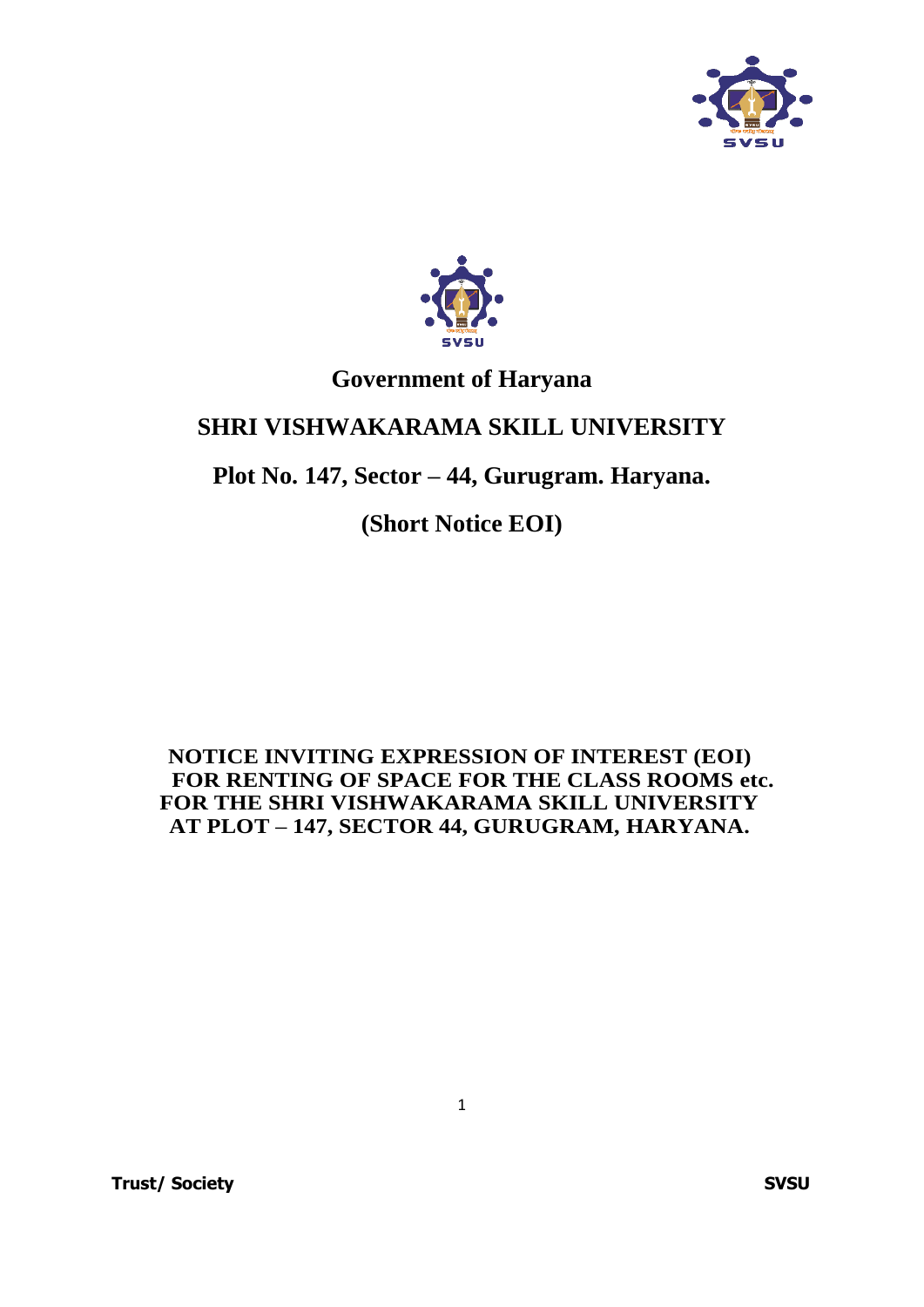

## **Expression of Interest for the Class Rooms**

SHRI VISHWAKARAMA SKILL UNIVERSITY, Govt. of Haryana is looking for wellfurnished and ready to move infrastructure for class rooms etc. for its upcoming various course classes. Expression of Interest (EOI) is hereby invited from the interested Societies/ Trusts (preference will be given to institute having workshop and different labs of IT, Engineering and Science courses) offering well-furnished space within area approx.10000 to 12000sq.ft for 10 classrooms with 30 capacities students, 2 classrooms with 60 capacities students, 1 staff room, 1 meeting room (classroom to have chairs, white board all teaching learning aids) in prominent place for approximate 06 months or may be extended as per requirement. The preferred locations for the same is at around Palwal with additional parking space.

The Tender should be submitted through two separate sealed envelope containing both technical and financial bid.

Important Information Sheet for the Submission, Pre Bid Meeting, Opening and Contact Person in respect to the bid as under: -

| Event                                   | <b>Particulars</b>                                                                       |  |
|-----------------------------------------|------------------------------------------------------------------------------------------|--|
|                                         |                                                                                          |  |
| Date of publication ofNotice<br>for     |                                                                                          |  |
| <b>Expression Of Interest</b>           | 19/07/2019                                                                               |  |
| Last date and time forHardcopy          | 29/07/2019 at 14:30 hrs.                                                                 |  |
| submission Technical and                |                                                                                          |  |
| <b>Financial Bids.</b>                  |                                                                                          |  |
| Date & Time of Opening of               | 29/07/2019 at 15:30 hrs.                                                                 |  |
| <b>TechnicalBids.</b>                   |                                                                                          |  |
| Date of Pre Bid Meeting for clarify the | 24/07/2019                                                                               |  |
| any issues.                             |                                                                                          |  |
|                                         | <b>Application Fee (DD in the name of</b> Non-refundable fees Rs. 2000/-(Rs Two Thousand |  |
| ShriVishwakarma Skill University,       | Only) inclusive all taxes.                                                               |  |
| payable at Gurugram.                    |                                                                                          |  |
| <b>DateforopeningofFinancialBids</b>    | Will beintimated                                                                         |  |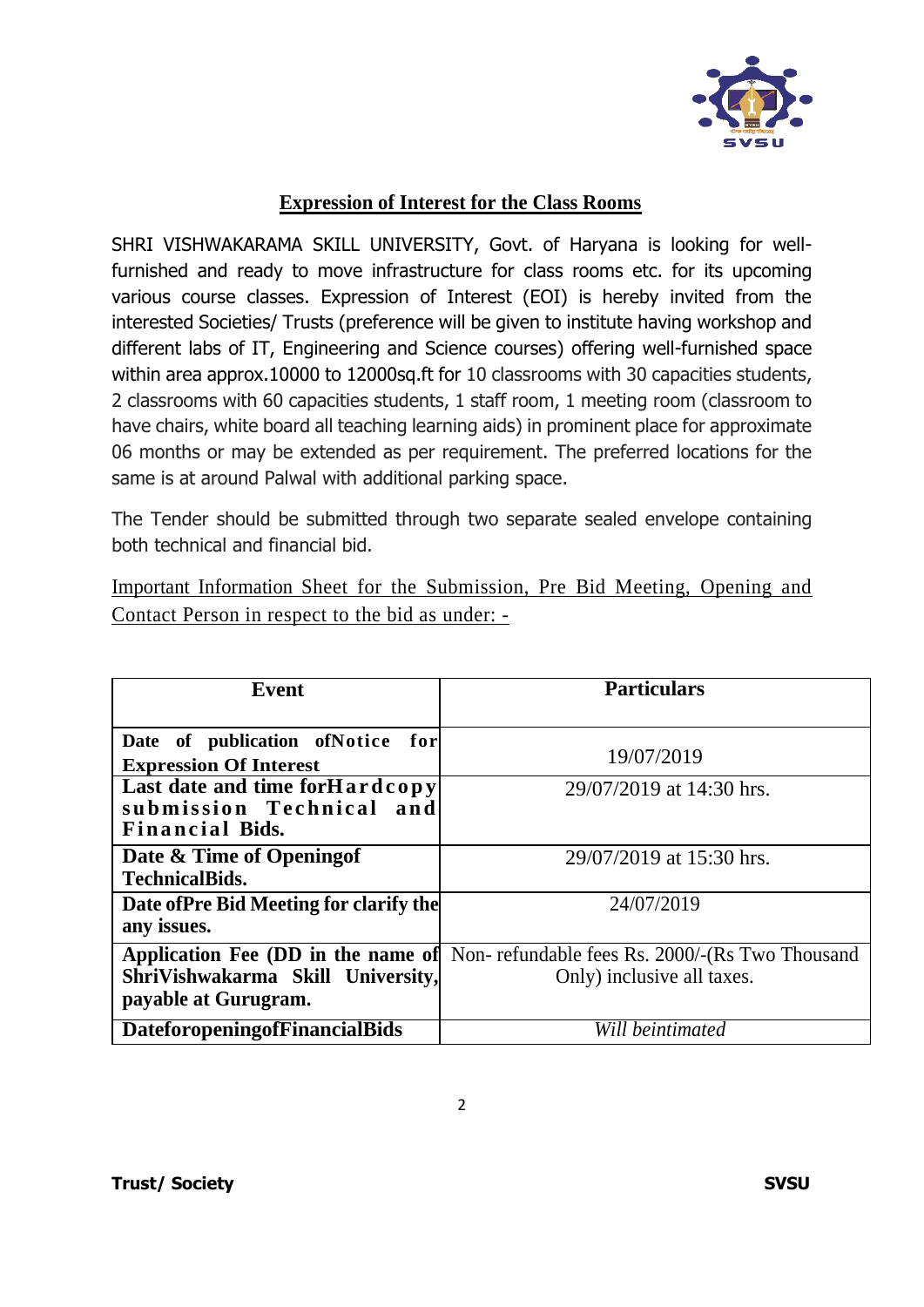

|                                            | svsu                                                                                         |
|--------------------------------------------|----------------------------------------------------------------------------------------------|
| <b>PlaceofSubmissionofEOI</b>              | Shri Vishwakarma Skill University. Plot<br>No. $147$ , Sector - $44$ , Gurugram -<br>122003. |
| <b>ContactPerson</b> : You may direct your | 1. Ms. Simi.Somasundaran                                                                     |
| queries to <b>IDC</b> Deptt.               | (Deputy Director)                                                                            |
|                                            |                                                                                              |
|                                            | 2. Er. Sandeep Pratap Singh Bhati                                                            |
|                                            | (Sub Divisional Officer/Civil)                                                               |
| <b>Contact PhoneNumbers</b>                | 0124-274 6800                                                                                |
|                                            |                                                                                              |
| <b>Email</b> id                            | $sim.$ hvsu $@$ gmail.com                                                                    |
|                                            | sdocivil.svsu@gmail.com                                                                      |
|                                            |                                                                                              |

#### **Technical Bid: -**

The technical bid should contain detail information of the locality and area of the premises, the infrastructure available, the allotted power capacity, water connectivity, clearance from all applicable authority and NOCs.

#### Financial Bid: -

The financial bid should clearly have mentioned the offered monthly rent including all the applicable taxes and other obligations if any and also should mentioned their terms offered for space.

 $Sd$ - $Sd$ -

**Sub Divisional Officer/Civil Community Community Deputy Director** IDC Department IDC Department SVSU, Gurugram SVSU, Gurugram SVSU, Gurugram SVSU, Gurugram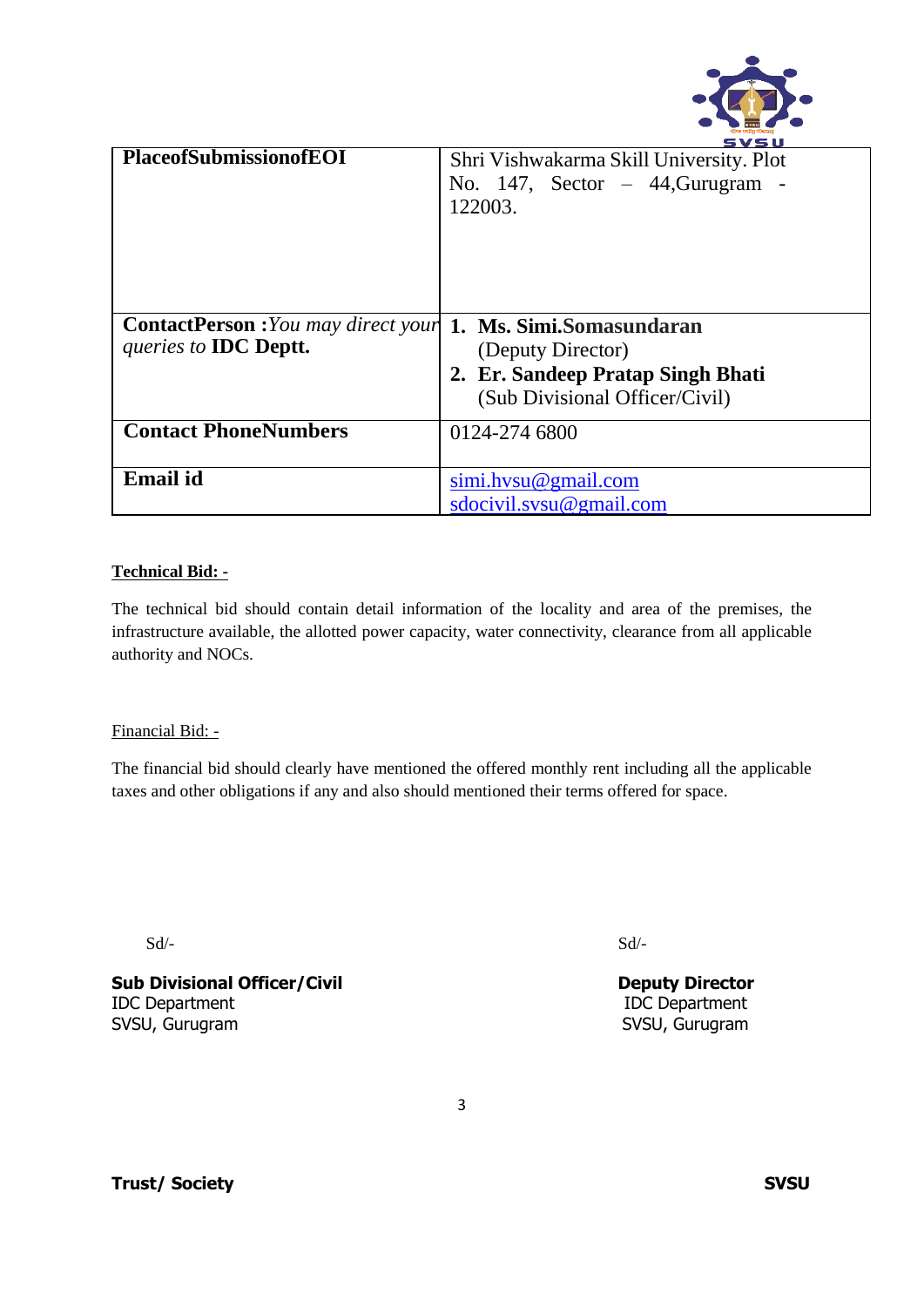

## **Expression of Interest Form**

#### **The Registrar**

Shri Vishwakarama Skill University Plot No-147, Sec-44, Gurugram Haryana.

Sir,

-

Sub: - Expression of Interest offeringspace premisesfor Class Rooms etc. on rent basis at around Palwal.

This offer is with reference to the advertisement released in the press/ put up in the Tenders section of SVSU website [www.svsu.ac.in](http://www.svsu.ac.in/) for taking space on rent basis.

The details of premises offered Technical Bid- Part 1 and Financial Bid- Part 2 are as under:

|     | <b>Tender FORM</b>                                         |  |
|-----|------------------------------------------------------------|--|
|     | Technical Bid- Part 1                                      |  |
|     |                                                            |  |
|     | <b>Bidder's Description</b>                                |  |
| 1.  | Name & Details of Trust/ Society                           |  |
| 1.1 | Name of Trustees Details                                   |  |
| 1.2 | <b>Address of Trust/ Society</b>                           |  |
| 1.3 | Contact No.                                                |  |
|     | Telephone No.                                              |  |
|     | Mobile No.                                                 |  |
| 1.4 | Email ID Trust/ Society                                    |  |
| 2.  | <b>Details Location &amp; Address of space offer</b>       |  |
| 2.1 | Address of the offer space                                 |  |
| 2.2 | Land Mark of the offer space                               |  |
| 2.3 | Distance of the Main Road/Bus Stand in meters/Km           |  |
| 2.4 | Attach layout drawings of the space premises               |  |
| 3.  | <b>Attached Infrastructure and amenities of the office</b> |  |
| 3.1 | Total available space in Sq. Ft.                           |  |
| 3.2 | No. of Rooms (with size)                                   |  |
|     | a.                                                         |  |
|     | b.                                                         |  |
|     | c.                                                         |  |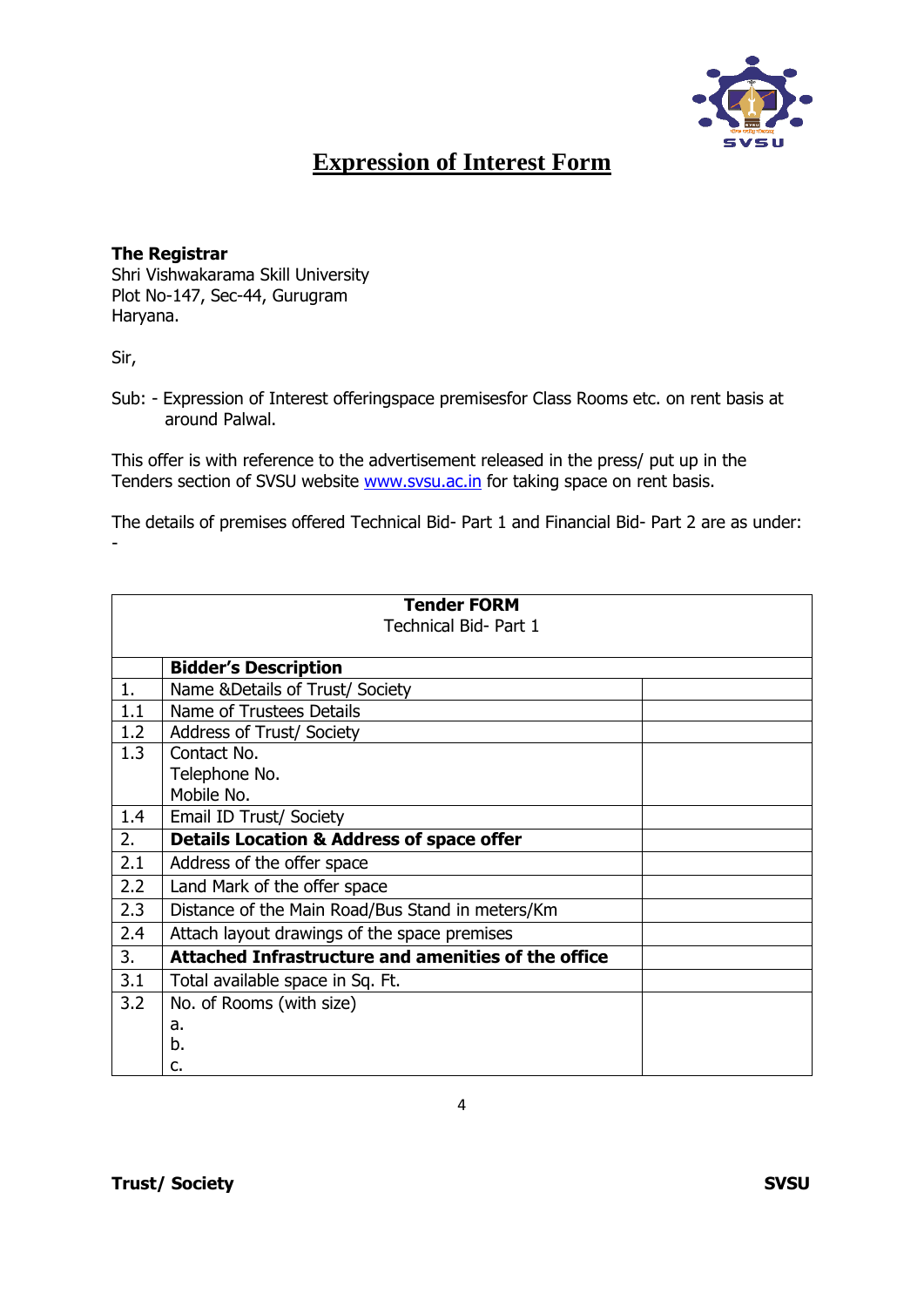

| 3.3  | No. of Toilets                                                 |  |
|------|----------------------------------------------------------------|--|
| 3.4  | Is pantry/canteen available (Yes/No.) If yes size              |  |
| 3.5  | Is there attached Air Conditioner (Yes/No)                     |  |
| 3.6  | Is there car parking facilities and how much car parking       |  |
|      | capacity                                                       |  |
| 3.7  | The capacity of Electricity allotted in Kilo-Watts.            |  |
| 3.8  | Year of Construction /last maintenance done                    |  |
| 3.9  | Is the office having regular water supply/how much liter of    |  |
|      | water per day?                                                 |  |
| 3.10 | In their power backup facility available e.g Diesel Generator/ |  |
|      | Inverters/ Solar system etc. and how much capacity ?           |  |
| 3.11 | Additional infrastructure/ Amenities, if any                   |  |
| 3.12 | 10 classrooms with 30 capacities students                      |  |
| 3.13 | 2 classrooms with 60 capacities students                       |  |
| 3.14 | 1 staff room for 15-20 capacities                              |  |
| 3.15 | 1 meeting room for 20-30 capacity                              |  |

I certify that I am an authorized signatory ofTrust/ Society and am, Therefore, competent to submit the details towards this EOI.

**Signature of the Authorized Signatory with name and stamp.**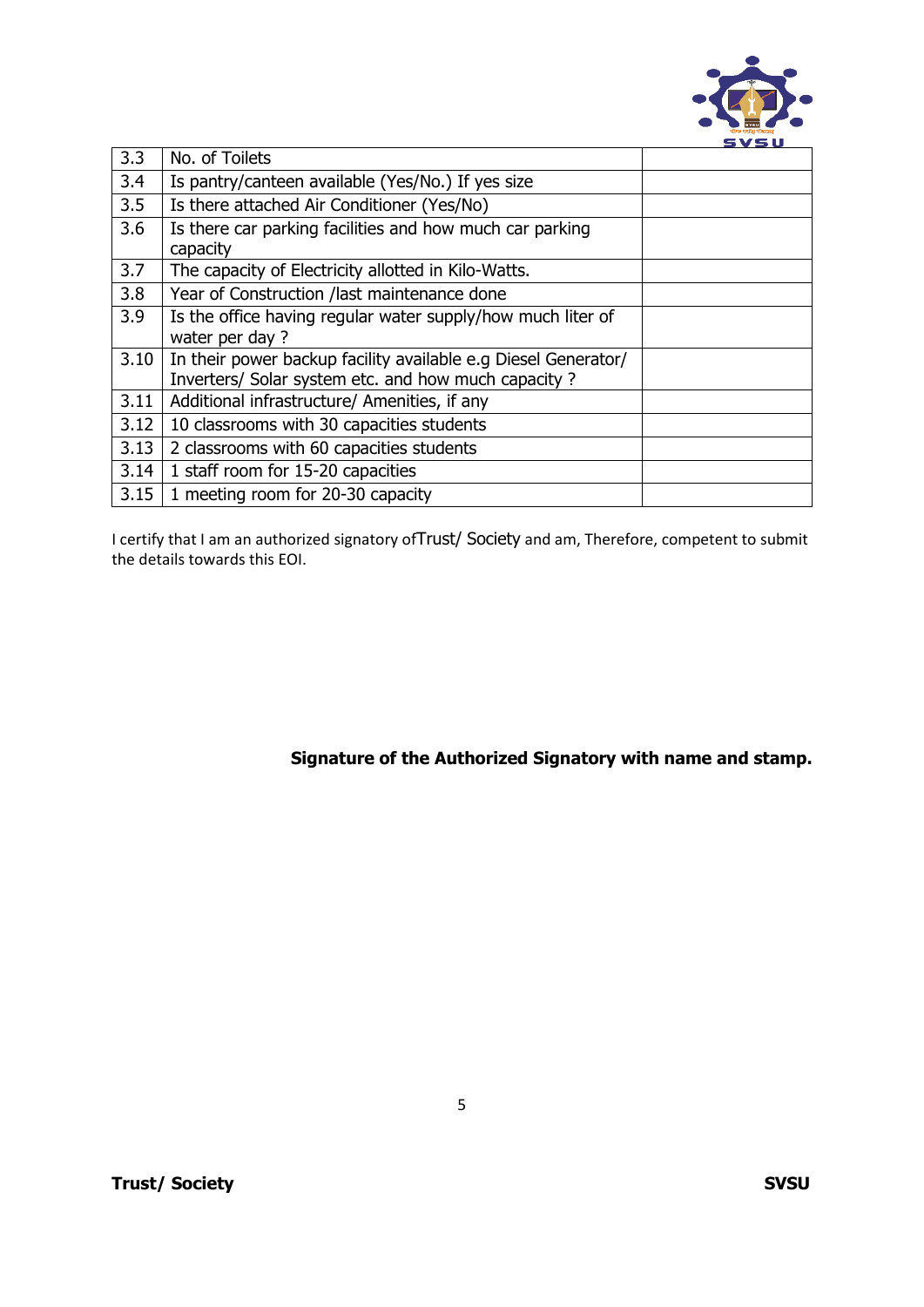

|    | Tender FORM<br>Financial Bid- Part 2                                                            |
|----|-------------------------------------------------------------------------------------------------|
|    | Name of Trust/ Society:-                                                                        |
| 2. | Basic Rent per Sq. Ft. per month                                                                |
| 3. | Basic Rent on the total available space                                                         |
| 4. | Taxes on Rent: -<br>GST<br>Municipal<br>Society/ Community if any<br>Any other applicable taxes |
|    | <b>Total Taxes:-</b>                                                                            |
| 5. | Water supply Charges per month                                                                  |
| 6. | Any other charges, if any                                                                       |
| 7. | Total rental inclusive of applicable taxes                                                      |

I certify that I am an authorized signatory of Trust/ Societyand am, Therefore, competent to submit the details towards this EOI.

**Signature of the Authorized Signatory with name and stamp.**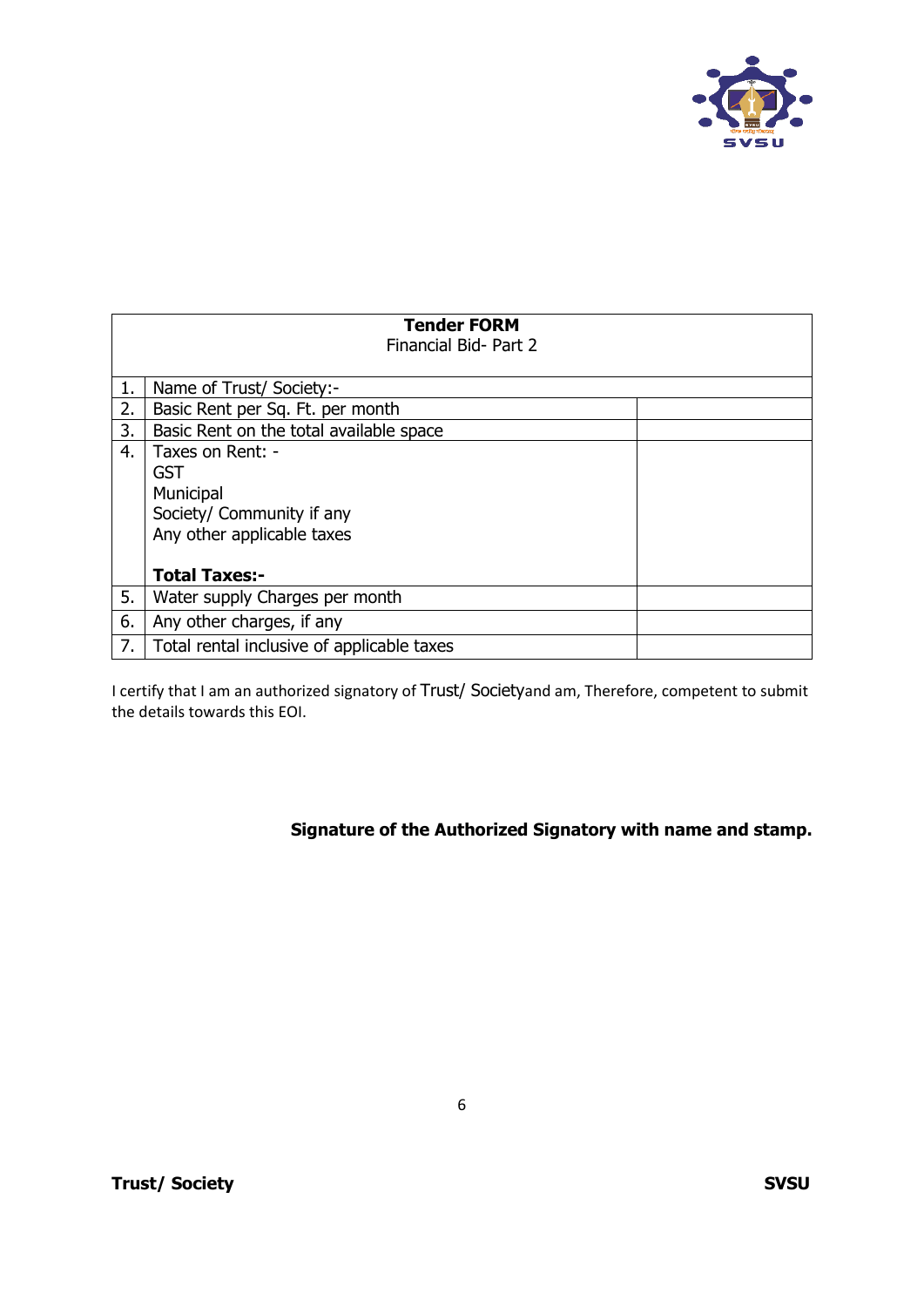

## **General Terms and Conditions for rent of space for Class Rooms etc.**

- **1.** Building offered should preferably not be more than 15 years old as well ashaving Building must be approved to run Educational activities.
- **2.** The successful tenderer shall have to execute an agreement on a non-judicial stamp paper of Rs.100/- within 7 days of the receipt of the work order/LOI, failing which it shall be presumed that work order/LOI along with the its terms & conditions is acceptable to him and shall be binding upon him.
- **3.** The building in which class room space etc. is offered shall be well furnished and shall also have all basic amenities like proper water connection/ facilities, adequate fire protection system as per local authority's requirement etc. the building should be in placed to take up electricity load for air conditioning of the premises.
- **4.** In case of damage to the lease property due to any natural calamities, rioting etc. SVSU will not undertake to compensate the loss or damage incurred by the owner of the property.
- **5.** The EOI will be acceptable from the original owner/ lease holder/ power of attorney holder of the building / property or their authorized agents. The lease deed should be executed after the verification of documents by SVSU.
- **6.** The SVSU will not make any security deposit or any brokerage for the offered property under any circumstances.
- **7.** The lease rental shall be subject to TDS as per the provision of Income Tax act in force.
- **8.** EOI not conforming to these requirements shall be rejected and no correspondence will be entertained in this regard whatsoever.
- **9.** After opening of the Technical documents and before evaluation of the same the committee constituted by the lessee SVSU shall inspect the premises and ascertain its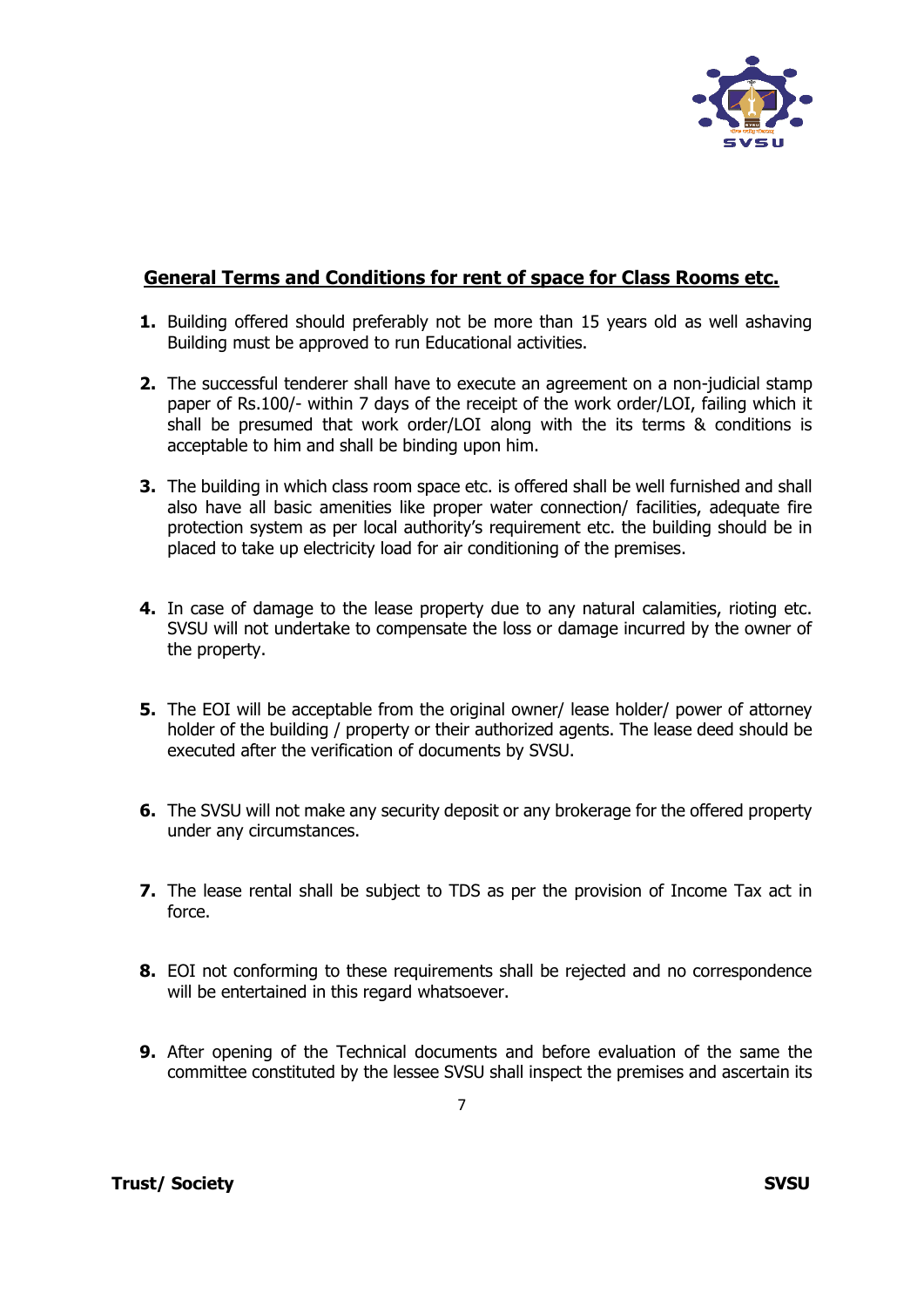

suitability for the purpose of setting the class rooms etc. in case the committee finds the premises not suitable for the purpose of setting up class rooms etc., the Technical documents submitted by such owner will not be evaluated and the price quotation of the owner will not be open. The decision of the committee in this matter will be final.

**10.**The rent would be payable from the date of actual possession of the hired property.

**11.** The following documents should be submitted along with EOI documents: -

- i. Support of ownership of the building/ land and construction there on.
- ii. Copy of PAN of the owner of the premises.
- iii. Proof that the applicant is the original owners or lease or power of attorney holders or authorized agents of properties.
- iv. Certificate of authorized signatory from owner of a Trust, Society etc.
- v. An affidavit swearing that the space offered is free from any liability and litigation with respect to its ownership, lease/ renting and that there are no pending payments against the same.
- vi. No Objection Certificate/ all clearance form shall be submitted dual use of the property.
- vii. Copies of approved plan of the building offered.
- viii. Updated copies of all Municipal/ other applicable tax receipts.
- **12.** Building offered must be free from all encumbrances, claims and legal disputes etc. payment of all taxes, duties, dues etc. must be submitted along with this EOI documents.
- **13.** The Bidder are required to submit their offer in two parts (Technical & Financial) separately in sealed envelope. The Bidder should note that they are not required to disclose their quoted price in the first part of Technical Bid. The First part shall consist of EOI documents issued to them and whereas the second part will contain their offer rates (Price Bid).
- **14.**The Bidder shall be submitted (Technical & Financial) bids in hard copy on or before mentioned date and time and same shall be opened on mentioned date and time in presence of Representative of the bidder, who chooses to attend. No other mode of submission is acceptable.
- **15.**Firstly, all disputes and differences of any kind whatsoever arising between the parties (Employer and Bidder) out of or in connection with the contract/bid shall in the first place be referred by the Bidder to the SVSU in writing for resolving the same through mutual discussion, negotiations, deliberation etc. associating representatives from both the sides and concerned efforts shall be made for reaching amicable settlement of disputes or differences.
- **16.**If any dispute or difference arises between the parties under or in relations not resolved by mutual settlement to this agreement, the same shall be referred to the sole Arbitrator with due regard of the Registrar of the SVSU and the decision of the